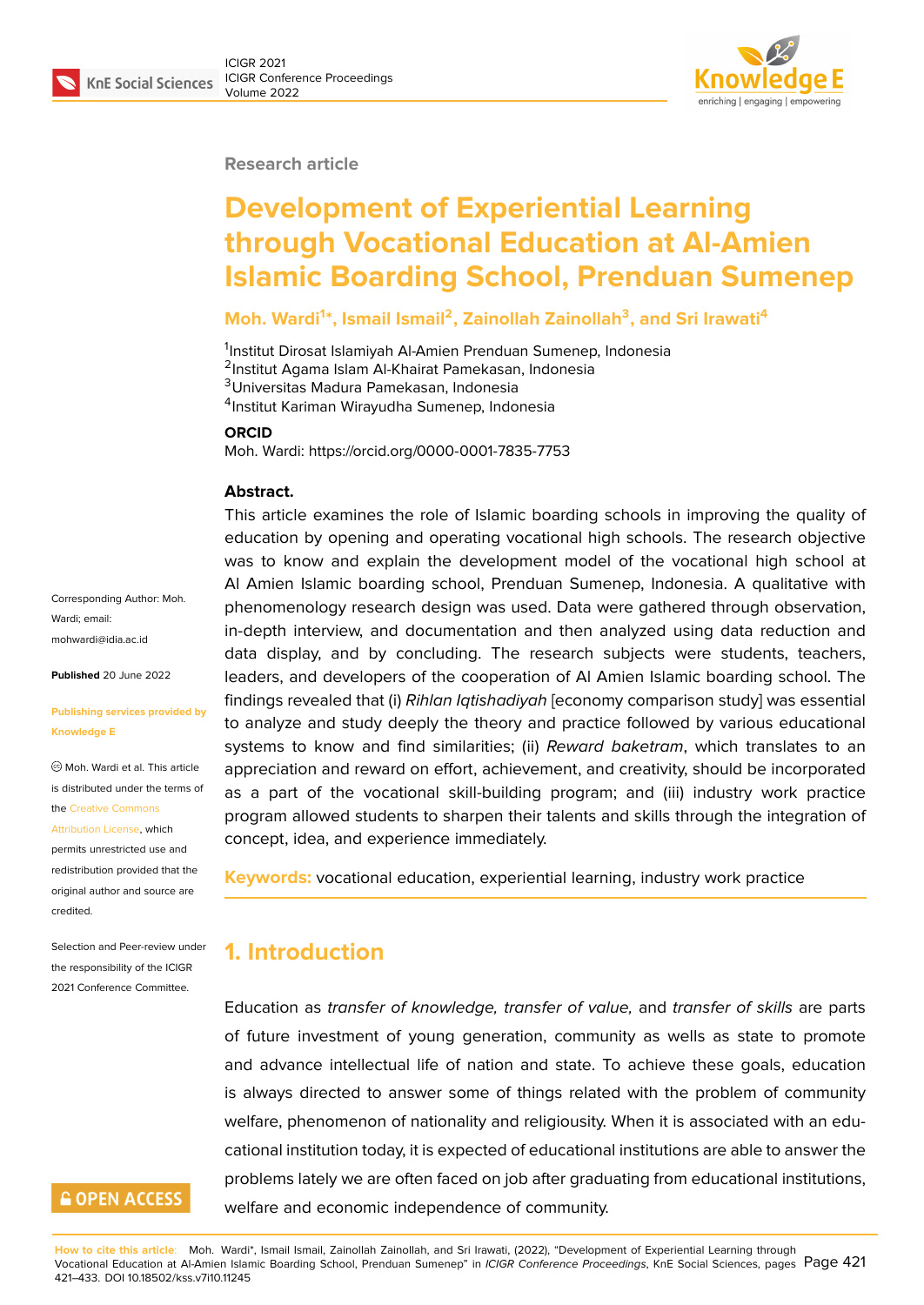The phenomenon of unemployment and community life welfare, has always been an interesting study among government, economic observers and practitioners of education.[1] The phenomenon of unemployment, welfare and education, Dadang Suhardan in his book that is popular with term *Unenployment Educated Population*.[2] This phenomenon often occurs in developing countries because of the absence of wisdom to [s](#page-10-0)ynchronize or synergy planning, absence of synergy between planner of economy and education. So, education and economy run each without complement[ary](#page-10-1) and beneficial. Educational institutions should prepare programs produce labor as requirements of the world of work, while economic institutions utilize professional human resources so that the rate of growth of economy is dynamic and purposeful.

Education which was managed by Islamic boarding schools, such as vocational high school of Al-Amien Prenduan when it is associated with field work, demands availability of human resources which are superior and able to compete in regional, national or international scale. Human resources as product of Islamic education are expected to master a broad of sciences, because all competitors have same opportunity, so for those who can not use and take advantage of existing opportunities, we can be sure that they will be left behind. Thus, vocational high school of Al-Amien Prenduan is expected to make efforts in order to strengthening and improving the quality of continuous education that is both reflective and reformative.[3] Education meant, later known as entrepreneurship that is soul of courage and willingness to face problems of life, the creative soul to find a solution and resolve the problem, the soul is self-sufficient and not rely on others.[4]

Therefore, demands and needs of community then, of course, management and development of educational institutions has become a priority program to realize human quality, superior and c[om](#page-10-2)petitive, which in turn is able to accelerate the growth and progress of a country. One of the figures of education Philip Kottler was quoted as saying by Viethzal Rivai Zainal, in his research stated that formal education has a very strategic role in the economic development of a country.[5] Today education is seen as a future investment, it becomes a necessity for institution of education, especially higher education as an institution that is able to produce graduates who are superior, good quality and able to compete with globalization and the [w](#page-10-3)orld of work. The integration of values of entrepreneurship in education can facilitate process of development and progress which will bring on achievement of maximum results and perfect, namely the creation of a superior human resources and competitive.[6]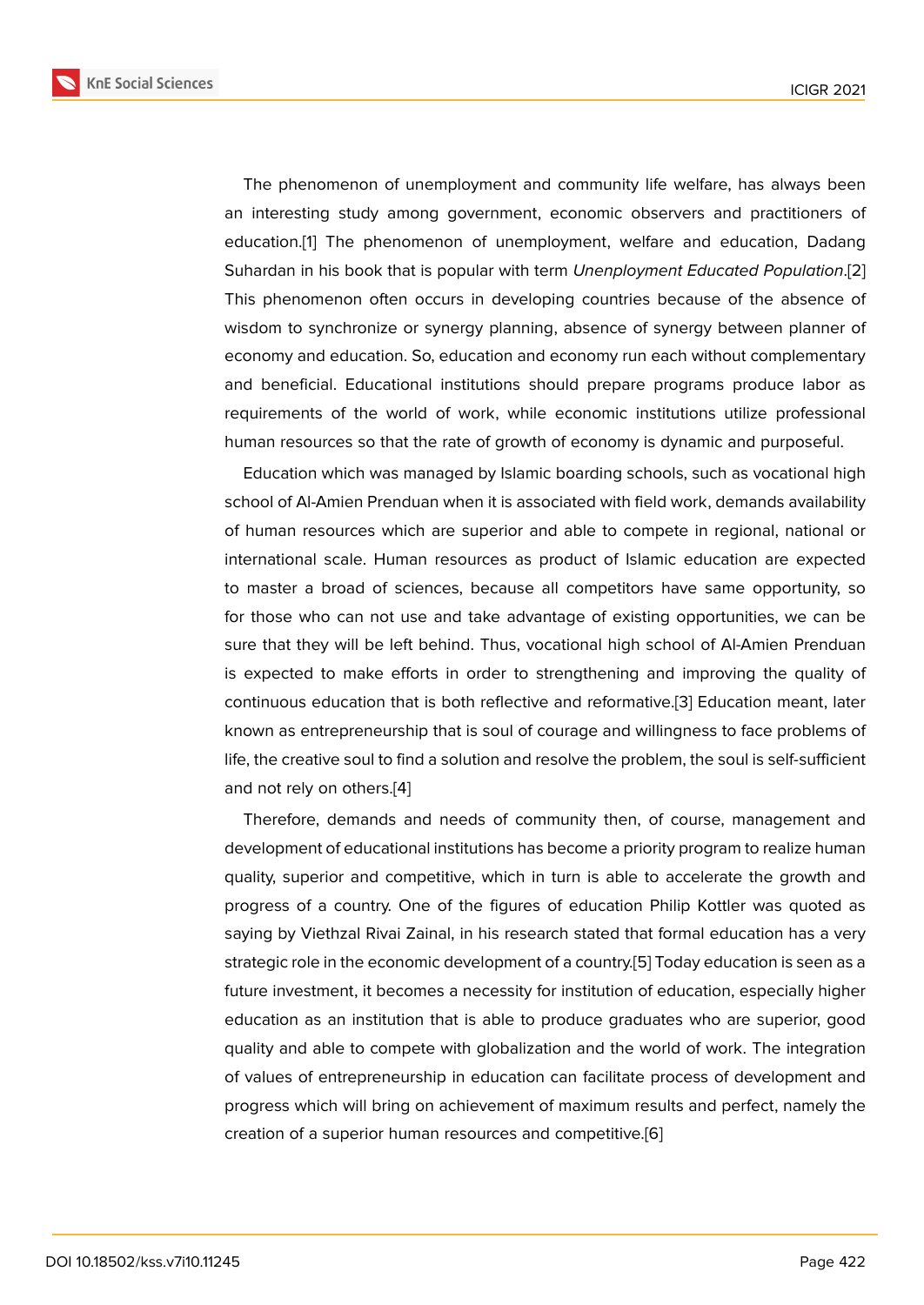The reality, Al-Amien Prenduan was successful with various range of institutions of *entrepreneur* and economy, it becomes strong belief for researcher that the development of entrepreneurship at Islamic education institutions have contibution to institution, as well as provide motivation to students and alumnus to open business opportunities. This was strenghtened by dissertation of Muhammad el-Zubaidi which stated that to build confidence among students as well as to the process of developing creativity and skills, then the most important thing is planting attitude and spirit of entrepreneurship and give a significant contribution that lead to the success of business in Texas.[7]

People are too opposed to the term of business, they have notion that business should be separated from the world of education. Even the most extreme is, let alone have a business and business in educational institutions, thought and study ma[te](#page-11-0)rials of study into restricted areas and tend to be sacred from the world of his thoughts. With a diverse proposition that managers of educational institutions considered to be preoccupied with business, forget the function and purpose of early educational institutions. As a result, institutions continue to rely on assistance and an annual subsidy of government, form a mental of beggar and far from a spirit of independence and financial sustainability. Therefore, by applying the basic concepts of economic integration and education, then the use in the sector of funding and independence of institutions which is not always dependent on aids of government *(school operational aids)*. The implications of this mindset will change perspective and paradigm of manager of educational institutions to seek profit from educational process. What is meant by advantages, is not on aspect of cognitive, affective and psychomotor alone, but rather benefits in the form of physical, infrastructure, facilities and infrastructure from the results of entrepreneurship in educational institutions.

# **2. Research Methodology**

This research is categorized as qualitative research, a research that aims to explore or explain meaning behind the reality. The researcher subscribes to the events that took place in the field (Vocational high school of Al-Amien Prenduan Sumenep). This research aims at geting an overview holistically about vocational high school of Al-Amien Prenduan Sumenep. It requires descriptive data in the form of speech, writings, and behavior of the people observed.[8] This study elaborated findings of research in the field that will eventually analyze comprehensively about vocational high school of Al-Amien Prenduan Sumenep.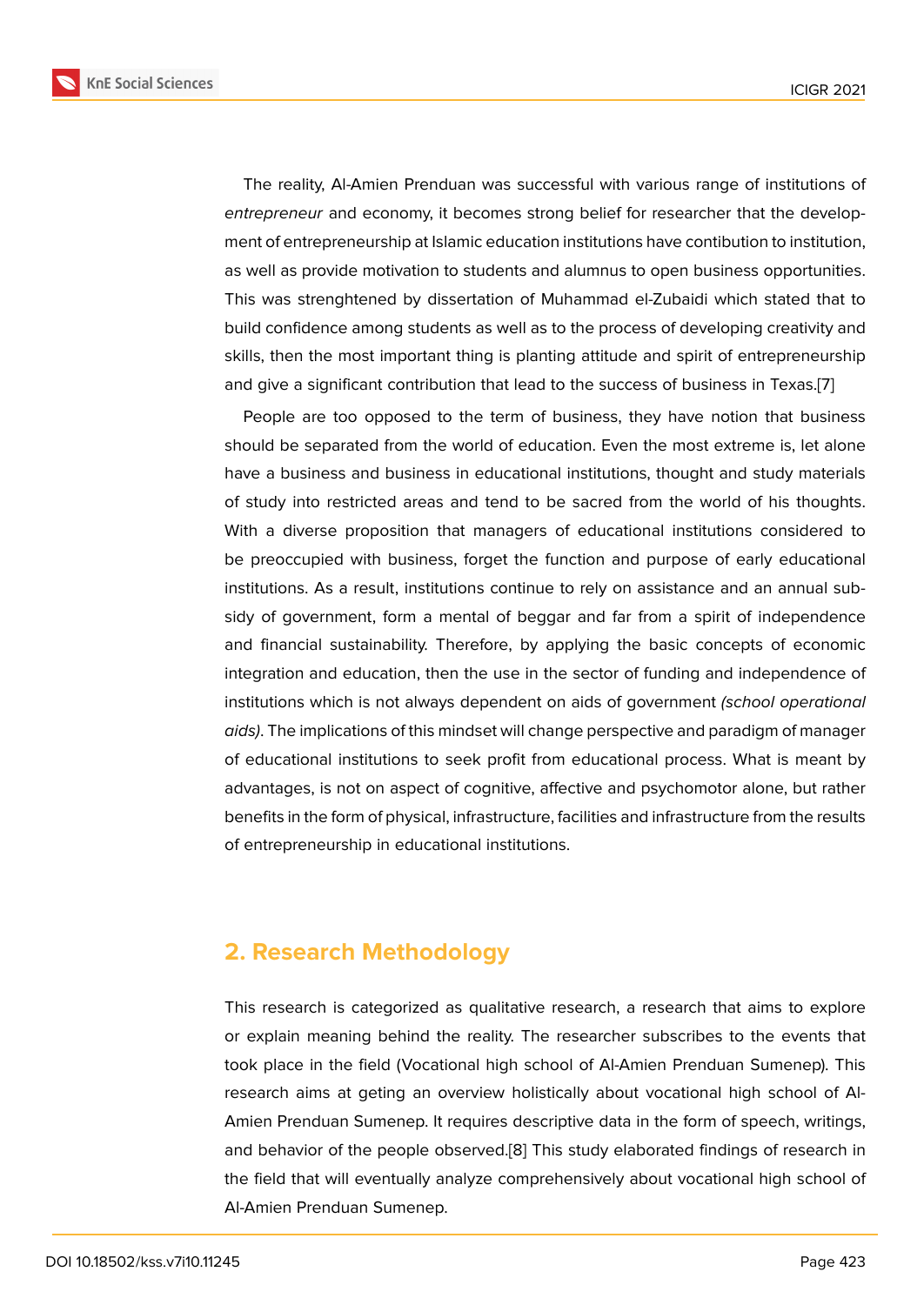The design of this research uses a social phenomenological approach. Schutz explains that, social phenomenology explains actions and thoughts of man by drawing basic structures, a reality that seems real in every people who clings to scientific attitude.[9] The type of phenomenology research is used because of the complexity of events, experiences, messages or focus of problem researched.[10] The foundation of phenomenology is also added by Creswell that considered object of science is not limited t[o t](#page-11-1)hings that are empirical alone, more than it includes another phenomena as perception, thought, volition, and the richness of the subject about [so](#page-11-2)mething outside of the object, something transcendent in the *aposteric* side.[11]

The epistemology of phenomenology demands unity the subject of researcher with subject of supporting object of research. The involvement of subjects of researchers in the field, appreciate all activities there in is to be one [of](#page-11-3) main characteristics of research of phenomenology.[12] The basic principle of social paradigm are: *first,* individual responds something based on meaning of object. *Second,* meaning is given based on social interaction that is woven with other individuals. *Third,* meaning is understood and modified by i[nd](#page-11-4)ividuals through interpretation of related with the things encountered.[13] In order to approach criterion of truth, namely the truth of sensual (based on the ability of the senses), truth is logical (based on the sharpness of the mind), truth of ethical (based on the sensitivity of the intellect), and truth of transcendental.[14]

The locati[on o](#page-11-5)f this research was conducted at vocational high school of Al-Amien Prenduan Sumenep, source of data in this research rests on data sources of human and non-human.[15] The source of human data obtained from a number of informants relat[ed,](#page-11-6) namely head of school, head of institutions, and students. The selection of informants is based on mastery of informants to the research problem. While data source is nonhuman form [of](#page-11-7) phenomena related to aspects of learning, aspects of development of vocational high school of Al-Amien Prenduan Sumenep.

Data collection techniques were: *first,* in-depth interview and focus group discussion *(FGD)* toward head of school, teachers and students of vocational high school of Al-Amien Prenduan Sumenep to discuss about any form of activity. *Second,* through observation, toward form of development of vocational high school of Experiential Learning based, as well as contribution to students and alumnus of Islamic boarding school of Al-Amien Prenduan Sumenep. *Third,* documentation study through media, archival records, billboards and brochures of vocational high school of Al-Amien Prenduan Sumenep.[16]

### **3. Literature review**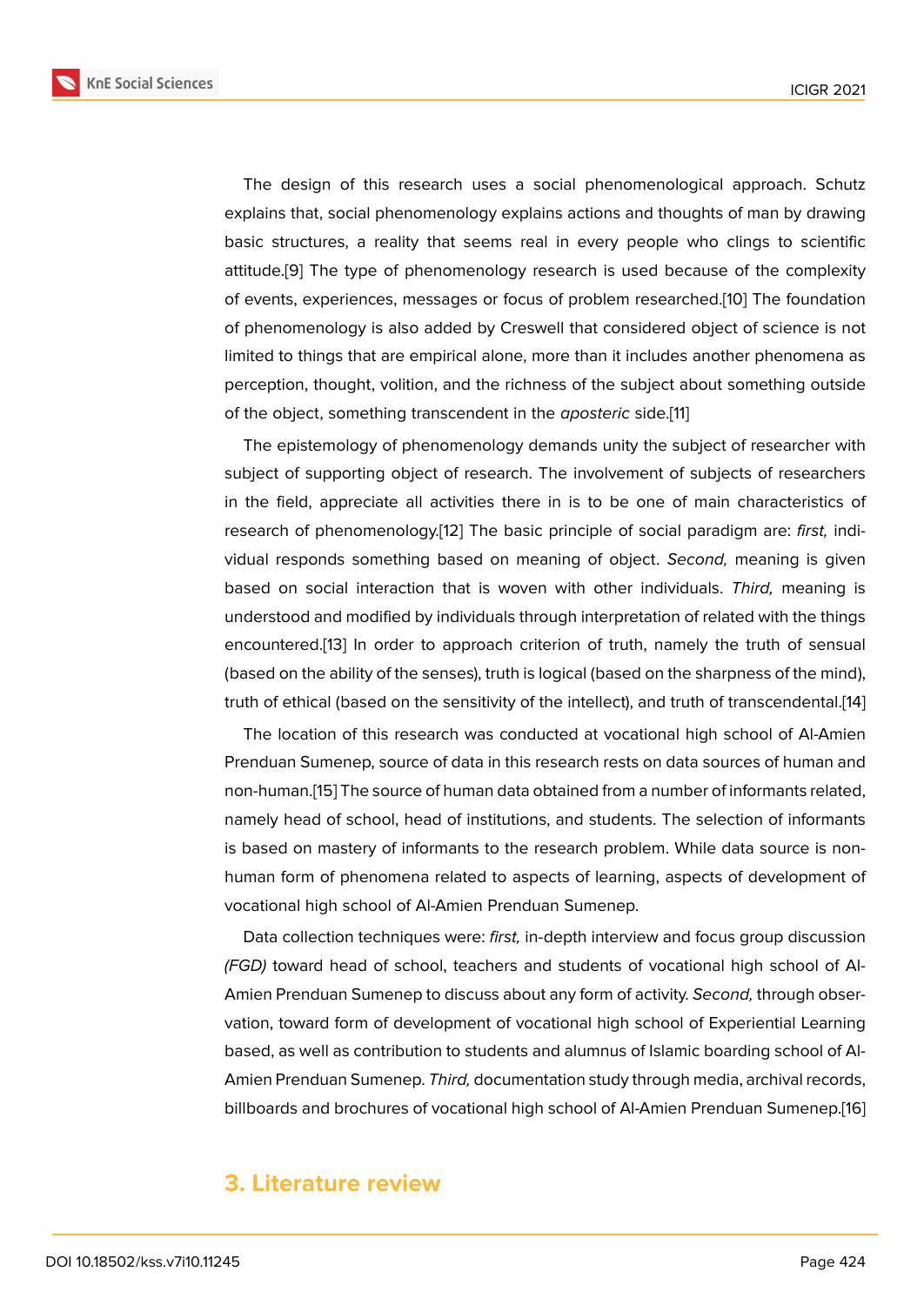### **3.1. Definition of Experiential Learning**

The method of *experiential based learning* is based on theories of Dewey, namely learning principle by doing. This method is different from what is meant by term "*learning from experience"* because the context of "experience" in methods of *experiential based learning* is different. Jennifer Moon stated that experience in the context of *"learning from experience"* is interpreted as all forms of events that happen in everyday life, while experience in the context of *"learning from experience"* is a specific experience in which there is knowledge which is delivered with a particular approach such as observation and reflection. The method of experiential based Learning can be interpreted as a situation where educational process is organized in the form of educational programs of a formal nature.[17]

The method of experiential based learning is a learning method which aims to enable students to build knowledge, skills, values and attitudes through direct experience. Therefore, this lear[nin](#page-11-8)g method will work when students participate and to be critical in conducting activities. After that, they get understanding as well as poured in the form of oral and written in accordance with the purpose of learning. In this case, method of experiential based learning used experience as a students' learning means to help students in developing capacities and abilities in learning process. Experiential based learning is a method that relies on learning proccess that involves students in a situation of experience, in daily tasks, and experience in the job duties, because experiential learning is very suitable when used in the learning of skills.

Then according to Baht *Experiential Learning* is a learning process, process of change that uses experience as a learning media or learning which is done through reflection and process of making food from direct experience. Experiential Learning focuses on learning process for each individuals.[18] The Model of experiential learning which was developed by David Kolb was based on research done by Lewin, who stated that the best learning process occurs when facilitated by a conflict between direct experience and real citizens of students. Experien[tial](#page-11-9) learning emphasizes student's strong desire to succeed in their learning. This motivation is also based on objectives to be achieved and learning methods selected. The desire to succeed can improve students' responsibility towards their studies and they would feel able to control such behavior. Based on some opinions from some experts above, researcher can take conclusion that experiential learning is a process of learning to build knowledge and skills of students through direct experience.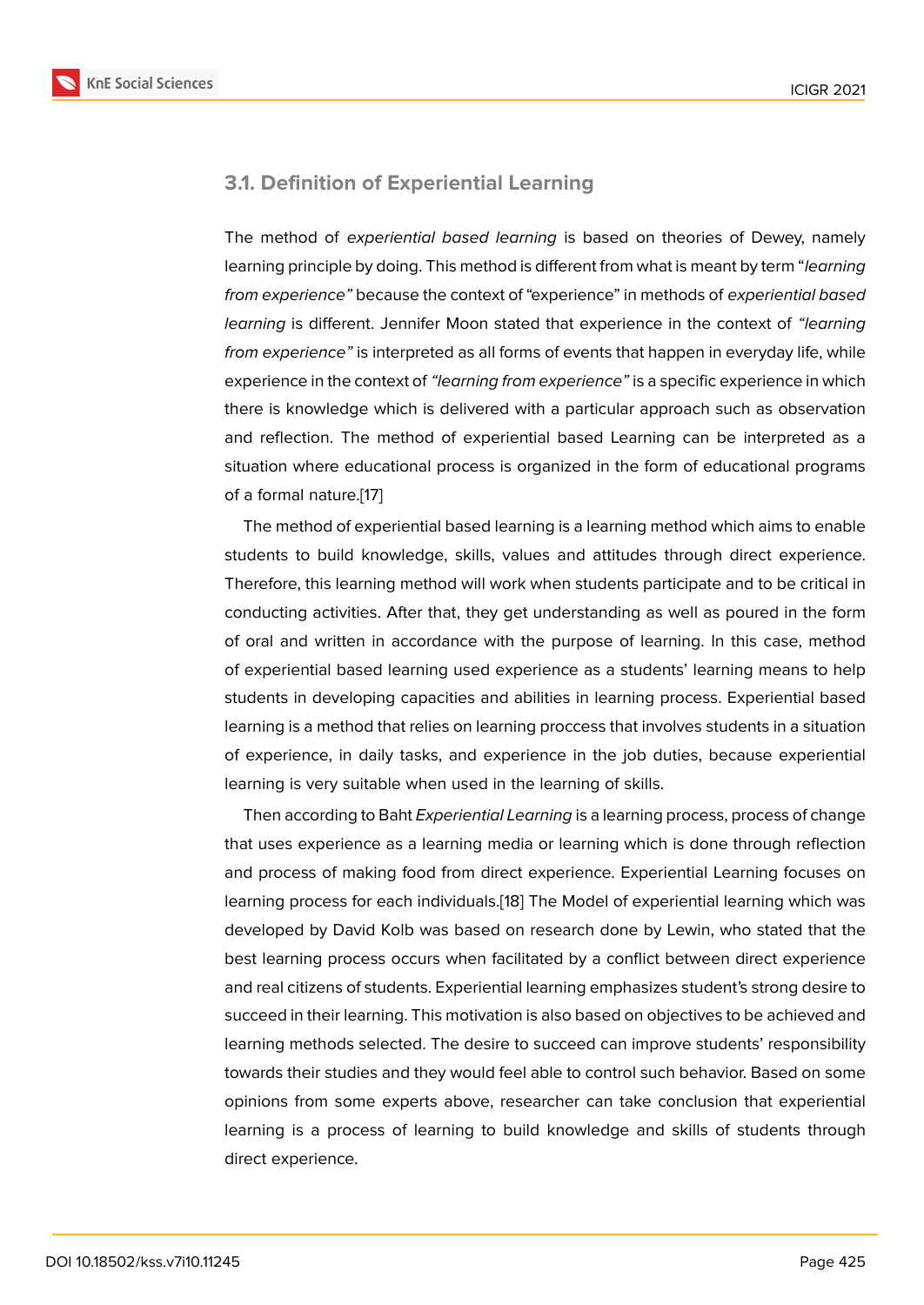### **3.2. Procedure of Experiential Learning**

Procedures of *Experiential Learning* model consists of four phases, namely: *the first,* is phase of real experience. *The second,* is phase of observation- reflection. *The third,* is phase of conceptualization. *The fourth,* is phase of implementation.

The relationship of the four phases above can be described that: In application of experiential learning model with efective learning can explain close relationship between the three domains in the psychology of learning, namely cognitive, affective, and psychomotor will be able to realize learning effectiveness. *Experiential Learning model* is a step in process of teaching and learning that prioritizes direct involvement of learners with material given by teacher as instructor at the same time as partners to learning process effectively. Experiential learning is one of learning model that can be done to improve students' respectful mind by applying experience based learning.[19]

The above picture explains that *Concrete experience (CE),* learners involve themselves fully in new experiences by using feeling. *Reflection observation (RO),* learners observe and reflect or think about their experiences from various aspects by watc[hing](#page-11-10) *(observing)*. *Abstract conceptualization (AC),* learners create concepts that integrate their observations become a healthy theory by thinking. *Active experimentation (AE),* learners use theory to solve problems and take decision by doing.[20]

Based on explanation above, some methods which are designed able to reconstruct and foster learners' experience through *Experiential Learning* method, among others:

- 1. *Lecture:* activity of presenting materials in the form of lectures to provide knowledges, understanding and skills for learners who has given by the facilitators/educators.
- 2. *Lecture based-case:* in this approach, learners are given a case or a sketch before learning a theory that includes relevant materials.
- 3. *Internship training:* it is learning activities by involving learners in training in a company or agency business for a certain period.
- 4. *Problem-based/modified case-based:* in this approach, learners are given some information and asked to specify in the form action and discussion that they might make. Based on conclusions that they make, they are given more information about the case.
- 5. *Action through experimentation:* learners carry out practical activities based on knowledge they have gained.[21]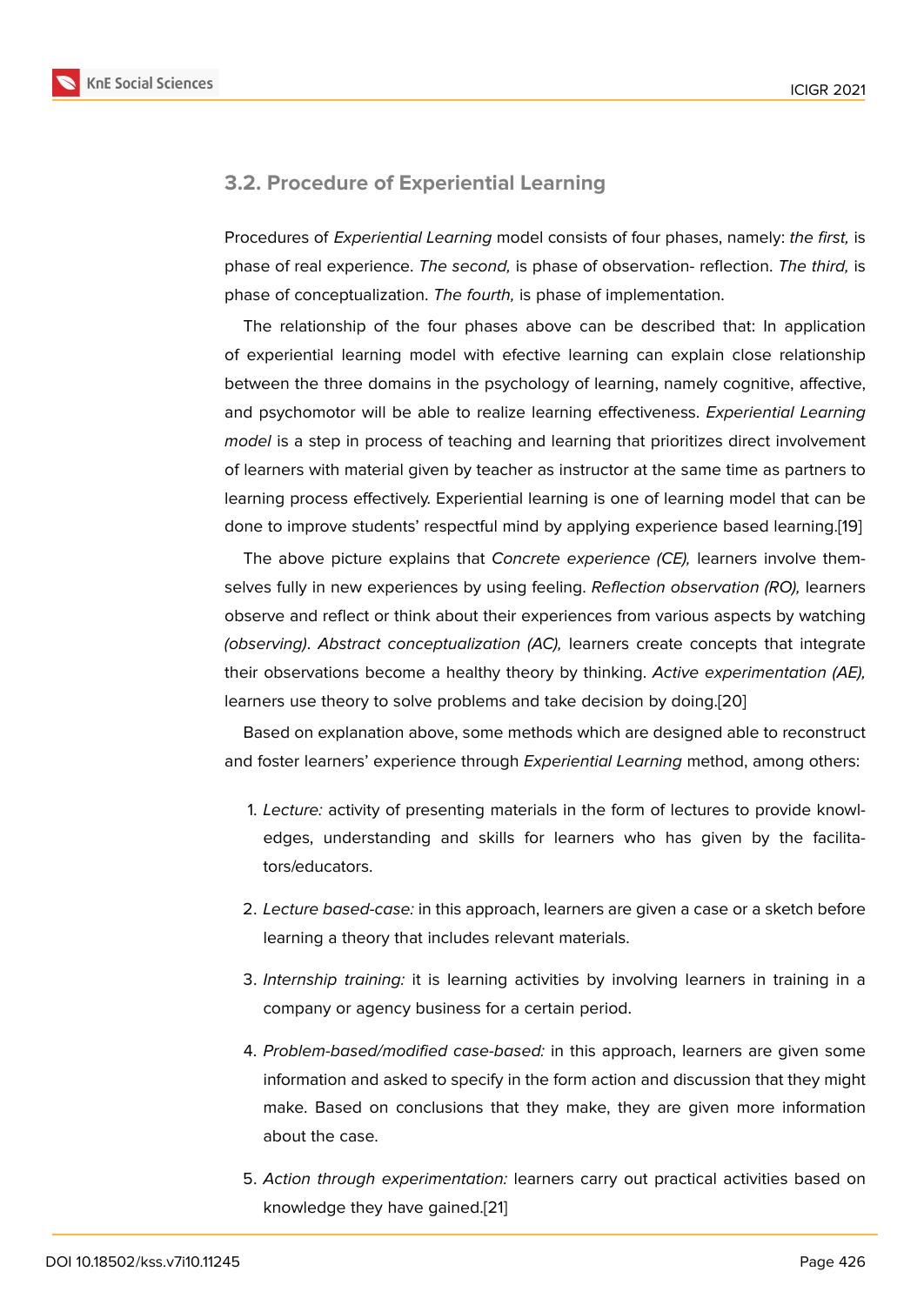# **4. Result and Discussion**

The challenges related with application *Experiential Learning* method sometimes do not know compromise. For students, experience that will be accepted sometimes make students feel tense, but once they begin to trust and dare to try, they will succeed physically and emotionally and knowing that something that seemed impossible to do, can actually be done.

The development of vocational high school *Experiential Learning* based in vocational high school of Al-Amien Prenduan Sumenep, as statement of Afandi as director of Koppontren:

"The model of implanting *entrepreneur* attitude to students in Islamic boarding of Al-Amien, if in the final class, there are some leadership training activities, extracurricular activities by giving opportunities to students which is available with each students' interests and talents. In addition, there is *"Rihlah Iqtishadiyah"* namely *"an economy comparison study"* one of the examples is visiting Purwosari Pasuruan factory of Java and Pucuk that concerns in the sector of bottled water, which is followed up by *upgreding* the use of factory equipments, as well as management of employees who initially focus only on the day, then after comparison study, can be then classified into day and night as scheduled. Another training which leads to students' interests and talents about the world of business by bringing about successful local and regional entrepreneurs".[22]

*Rihlah Iqtishadiyah* (economy comparison study), the meaning of comparative education as Isac Lean Kandel said in his book entitled *Studies In Comparative Education* that comparative ed[uca](#page-11-11)tion is the study of theory and practice of education. Where object of the study is theory and practice of education is closely related to system of education applied in the country. The system of education itself is influenced by social dimension, economy, ideology, state philosophy and history of education in a country.[23]

*Rihlah Iqtishadiyah* is an attempt to analyze and study in depth two things or more, theory and practice of education system to find and discover similarities and differences. At least, with comparative education can grow mutual understan[ding](#page-12-0), mutual respect, and enhance relationship and cooperation between countries in the field of education. The benefits of *Rihlah Iqtishadiyah* are finding and discovering similarities and differences between institution of economy, recognizing strengths and weaknesses condition and trying to improve, analyze and study in depth two things or more, theories and practices, learn from the success of other institutions, so that we can start renewal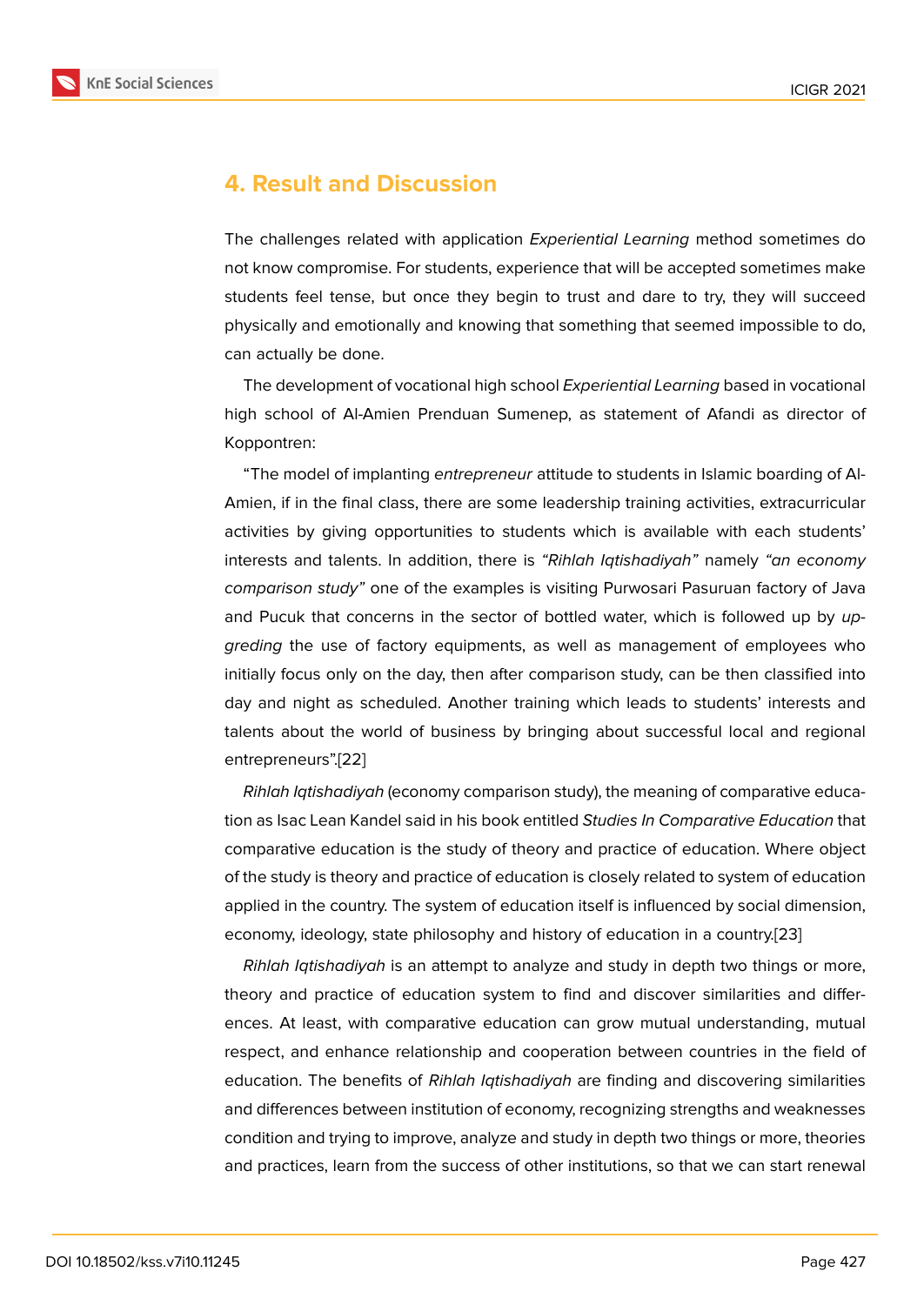own institution. One example of comparative education of economy is visiting Purwosari Pasuruan Java and Pucuk.

The development of vocational high school *Experiential Learning* based in vocational high school of Al-Amien Prenduan Sumenep, as statement of Fadli as Financial Supervisor Agency of Kopontren:

"The students were built *entrepreneurship* attitude early since the beginning of entrance to Islamic boarding schools through extra-curricular activities, namely the development of talents include: sewing, painting, cooking, embroidering, and other creativities from materials of soap and used goods which is considered has selling value. The results of the best students' works were given awards by institution with the term *"reward baketram"* as form of appreciation and awards for effort, achievement and creativity. In addition, institution also facilitates students who have skills to be included in the competition, events or other exhibitions. Institution also recruits them become functionary or official of Baketram *(Student Talent Division)*".[24]

*Reward Baketram* (reward for Student who has achievement, talent and skill) achievement can be understood as result of work in quality and quantity that has been achieved in doing tasks in accordance with responsibility given to him[.\[25](#page-12-1)].

It is understood that achievement of work is basically one of important factors in order to improve and develop institution effectively and efficiently. Through this assessment an institution also knows how their work achievement, and th[e e](#page-12-2)xtent of their work, so that it can motivate them for future progress. Achievement in organization or institution is answer from the success or failure of organization that has been determined.

Student was built attitude of *entrepreneurship* from beginning of entering Islamic boarding school through extra-curricular activities that is talent development include: sewing, painting, cooking, embroidering, and other creativities from soap and used goods which has selling values. The best work of student is awarded by institution with the term *"Reward Baketram"* as form of appreciation for effort, achievement and creativity. In addition, institution also facilitates students who have expertise to be included in the competition, fair and other exhibitions. Institution also recruits students to be board at BAKETRAM (Student Talent Division).

The development of *entrepreneurship experiential learning based* in Al-Amien Prenduan, as statement of teachers of motorcycle engineering of vocational school of Al-Amien Prenduan, Iqomol Haq stated that:

"Learning based on direct experience, such as industry work practice *(Prakerin)* in motorcycle engineering program of SMK Al-Amien Prenduan, was implemented in Class XI around February – April. Usually in dealer of Honda, Yamaha and Suzuki in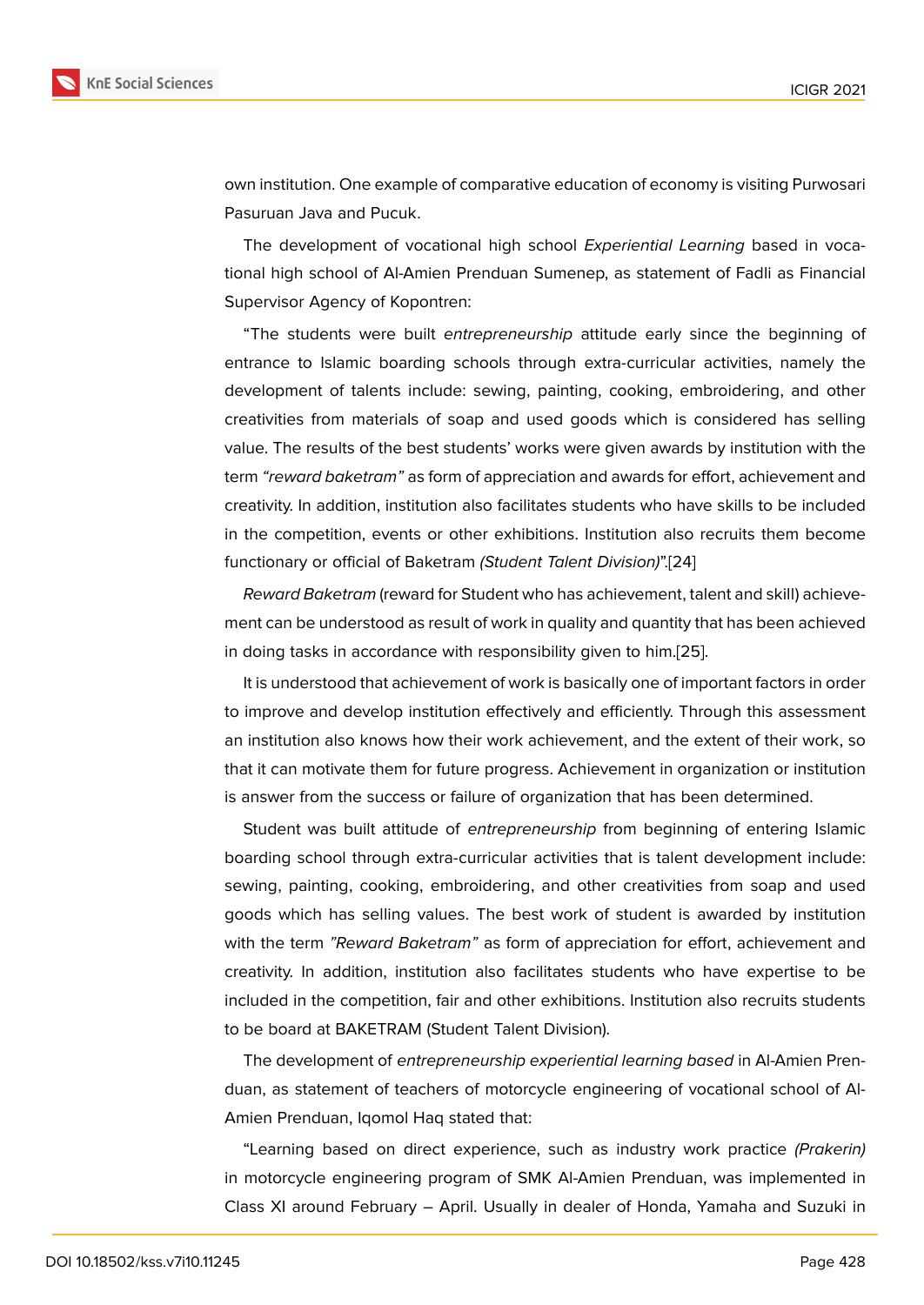area of Sumenep Regency. The students are provided books reports and procedure operational standard. The method of learning is directly in the place of dealer, starting from introduction on experience of new duties and obligations in dealer. Next, observe process of reconstruction of motorcycle which is done by official of dealers. The next day students are required to study theory and combined with practice of reconstruction of motor service. The fourth day and the next, student can already perform its function as mechanical and function as participants of apprentice. The contribution for students, there many our students who have a workshop in each house, and selling of motor spare parts".[26]

Various of *experiential learning* activities which was done by students with some of work partners of *Memorandum of Understanding* of vocational high school of Al-Amin as the[ory](#page-12-3) of human capital *(Investment in Human Capital)* that what was done in educational process such as training above, have a positive influence on students' knowledge and skills. The process of knowledge acquisition and skills through direct experience becomes antithesis of cognitivism and behavioreisme, not just as a consumptive activities, but rather a form of investment of improving the quality of human resources. Education as a means of development of human qualities, in turn directly contributing to revenue growth through increasing skills and abilities of production and labor. The model of *experiential learning* gives opportunity to students to decide what experiences to be their focus, what skills they want to develop, and how they make a concept of experience that they are face. So high and low quality of student learning is not only influenced by level of students' intelligence, but also influenced by other factors such as models, methods and learning approach used. Because, basically, learning is a process.

*Experiential learning* model positions students as actor, subject of learning. In this activity will lead students to learn subjects or something by the way that is effective and efficient to support its success, so that students become a determinant of occurrence of learning process. The learning process occurs because of students gain something that exist in the environment. Environment which was studied by students can be in the form of condition of nature, object, animal, plant, human or thing that can be used as learning materials. Then students will form or build ideas and their own understanding based on his experiences so that students will not be empty space which is continuously filled without giving them opportunity to seek, find and develop their creative ideas. Then the teacher is as a facilitator and motivator of student's learning, and students are required to find the concept independently with how to find and build their knowledge by combining knowledge that has been possessed and new knowledge.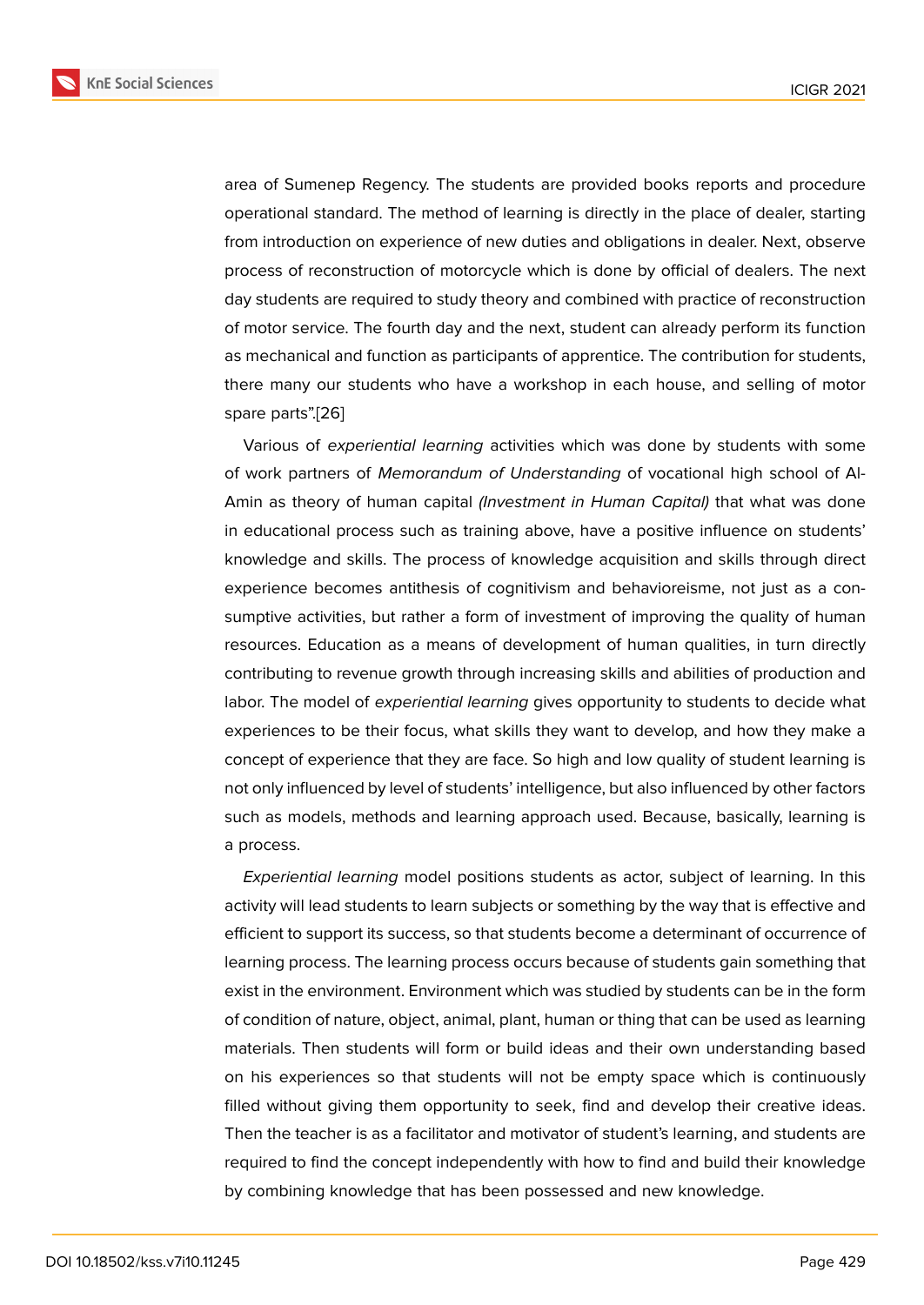**KnE Social Sciences** 



The findings of this research are the development of Al-amien vocational education based on direct experience, *Rihlah Iqtishadiyah* method of study finds similarities and differences between economics, strengths and weaknesses to try, improve and reduce globally two or more things, theories and practices, learn from building success for yourself. One example is rihlah iqtishadiyah or comparative economic education. The Purwosari Pasuruan factory engaged in bottled water which is followed up by upgrading of plant equipment usage, and related management of the employees on the enhancement of cooperative relationship between Bariklana and Jawa and Pucuk.

The second finding of this reserach is Reward Baketram which is a direct experience learning model as a form of appreciation to the students effort, achievement and creativity. In addition, the coach also facilitates students who have the skills to join in competitions, exhibitions. The institution also recruits students to be appointed at BAKE-TRAM (Division of Student Talent). Pesantren and SMK Al-Amien provide students with financial management within the organization. From classroom organizations, rooms, consulates, districts, even to ISMI or ISTAMA (OSIS level). Students learn how they manage their budgets, record incoming and outgoing funds, and report their financial results in forums of class organization accountability reports. , space organizations, consular organizations, district organizations, even to ISMI or ISTAMA (OSIS level).

The third finding of this reserach, be a model of Industry work practice *(Prakerin)*. This practice provides opportunities and positions students as actors, learning subjects to determine what experiences are at their disposal, what they want them to develop, and what their concept of experience they face, comparation of cognitive knowledge blend in class with students psychomotor knowledge in social life of society.

Model of *experiential learning* emphasizes to experience so that learners can develop own knowledge, cultivate ability which is owned by the learners. With the experiential learning model students faced problems that exist in everyday real life, students are trained to think creatively and independently in addition this model requires students to find solutions for problems with their development and active role of the learners.

# **5. Conclusion**

The form or development model of *entrepreneurship Experiental learning based* includes: *Rihlah Iqtishodiyah namely "economy comparison study"* as an effort to analyze and study in depth two or more things, theory and practice of Islamic education system to seek and find similarities and differences. In order to mutual understanding,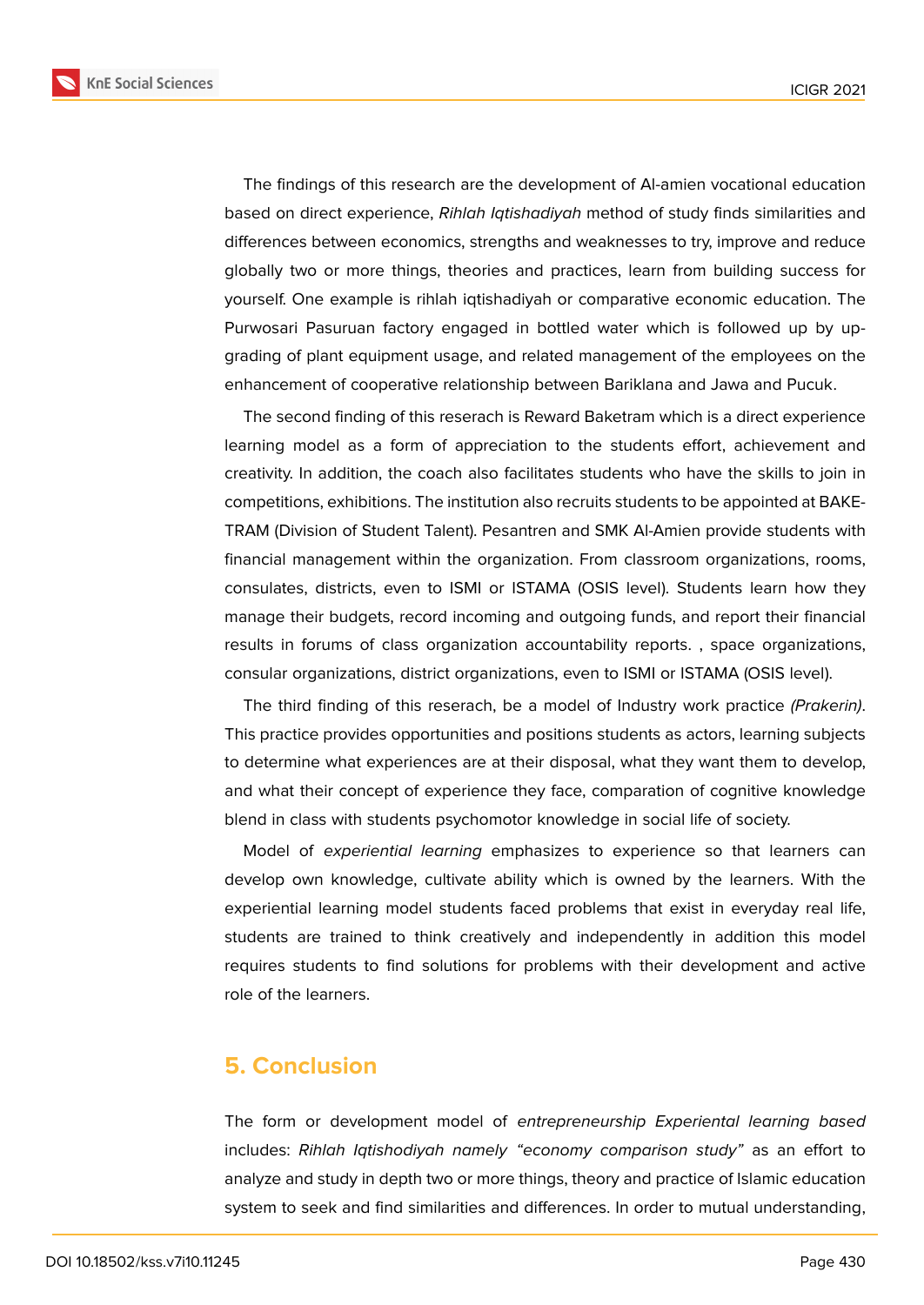

mutual respect, and enhance working relationships. One example of a comparison study is visiting Purwosari Pasuruan factory of Java and Pucuk that concerns in the sector of bottled drinking water followed *by up-grading* the use factory equipment, as well as employees management as well as working relationship between Bariklana and factory of Java and Pucuk.

*Reward* for talent and skill, is a program of Islamic boarding school in the form of gifts to students who have achievements, talents and skills. Achievements can be understood as result of work on quality and quantity scale that has been achieved in carrying out the task in accordance with responsibilities assigned to them. Students were built *entrepreneurship* attitude since beginning of entering Islamic boarding schools through extra-curricular activities, namely the development of talents include: sewing, painting, cooking, embroidering, and other creativities from material of soap and used goods if it seems has selling value. The best results of student's work were given awards by institution with the term *"reward baketram"* as an appreciation and awards for effort, achievement and creativity. In addition, institution also facilitates students who have skills to be included in competition/event or exhibitions. As well as recruit them become functionaries of of *Baketram (Student Talent Division)*.

Industry work practice *(Prakerin)*, through industry work practice, the school gives opportunity to students to sharpen their talents and skills through a blend of concepts, ideas and experiences directly. This shows that quality of student's learning is not only influenced by level of intelligence and cognitive knowledge, but it is also influenced by other factors through models, methods and approaches to learning that are experienced and practiced by students. Form as well as build idea and understanding of students based on his experience giving chance to them to search for, find and develop their creative ideas.

### **References**

- <span id="page-10-0"></span>[1] Statistik BP, Keadaan Angkatan Kerja di Indonesia Agustus 2015.Badan Pusat Statistik. 2015Available from: ps.go.id/linkTabelStatis/view/id/972
- <span id="page-10-1"></span>[2] Suhardan D. Ekonomi dan pembiayaan pendidikan. Bandung: Alfabeta; 2012.
- <span id="page-10-2"></span>[3] Amar I. Etika politik pendidikan agama Islam. Jakarta: Prenada Media Group; 2009.
- [4] Rahmat A. Pendidikan berwawasan kewirausahaan pada usian dini. Jurnal Pedagogika. 2011;2(1).
- <span id="page-10-3"></span>[5] Zainal VR. The economics of education: Mengelola pendidikan secara profesional untuk meraih mutu dengan pendekatan bisnis. Jakarta: Gramedia Pustaka Utama;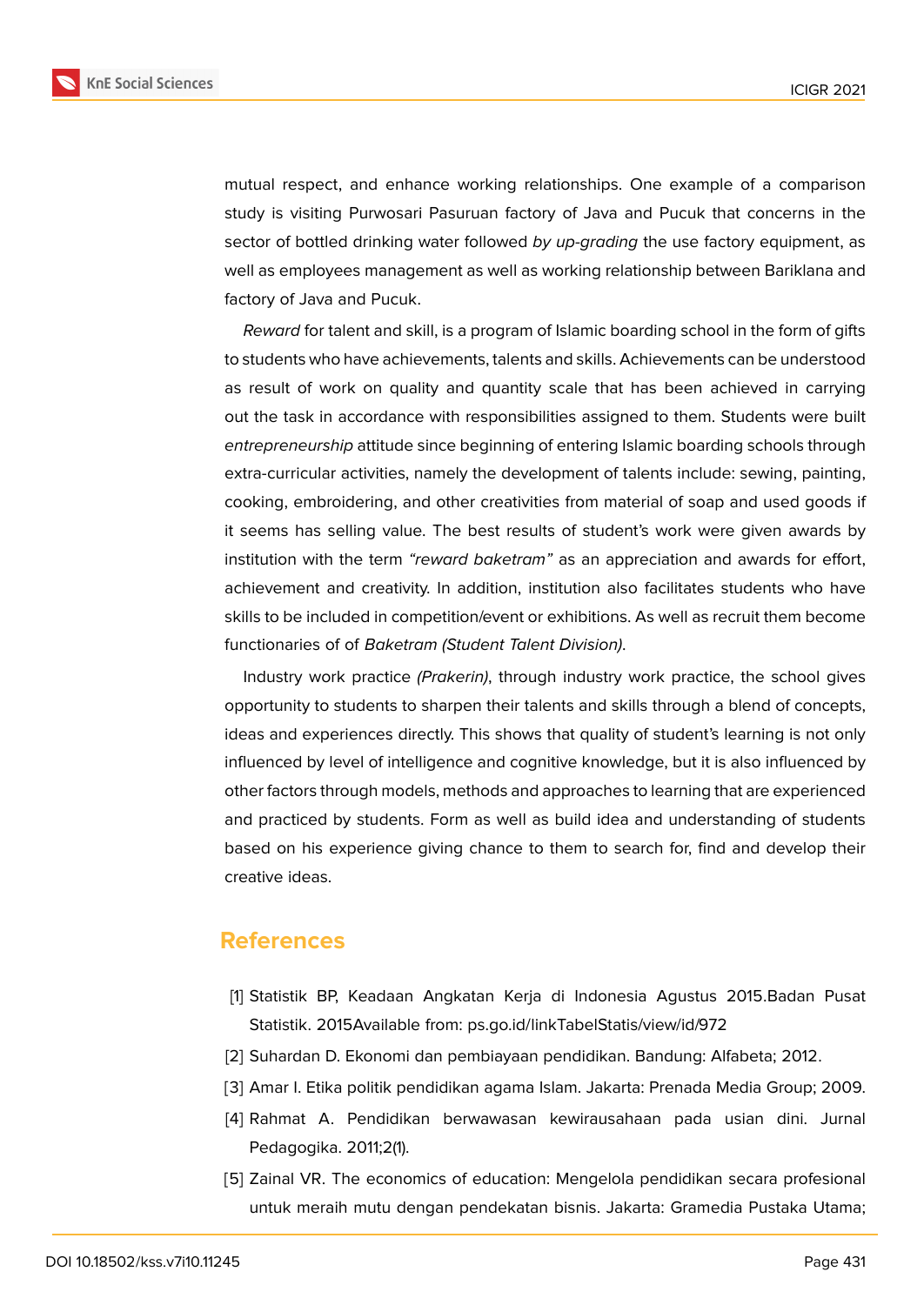2014.

- [6] Esha MI. Institutional transformation: Reformasi dan modernisasi. Malang: UIN Malang Press; 2009.
- <span id="page-11-0"></span>[7] Al-Zubaidi M. Higher education and entrepreneurship: The relation between college educational background and all business success in Texas. University of Nourth Texas;USA. 2005.
- [8] Bogdan R, Taylor SJ. Metoda penelitian kualitatif. Surabaya: Usaha Nasional; 1992.
- <span id="page-11-1"></span>[9] Denzin NK, Lincoln YS. Handbook of quallitatitive research, terj. Yogyakarta: Pustaka Pelajar; 2009.
- <span id="page-11-2"></span>[10] Creswell JW. Research design: Qualitatitif, quantitatif, dan mixed methods approaches, terj. Nur khabibah. Jakarta: KIK Press; 2002.
- <span id="page-11-3"></span>[11] Muhadjir N. Metodologi penelitian kualitatif. Yogyakarta: Rake Sarasin; 2002.
- <span id="page-11-4"></span>[12] Muhadjir N. Metodologi keilmuan: Paradigma kualitatif, kuantitatif, dan mixed. Yogyakarta: Rake Sarasin; 2002.
- <span id="page-11-5"></span>[13] Suprayogo I, Tobroni T. Metodologi penelitian sosial agama. Bandung: Remaja Rosdakarya; 2001.
- <span id="page-11-6"></span>[14] Muhadjir N. Metodologi penelitian kualitatif. Yogyakarta: Rajawali Press; 1996.
- <span id="page-11-7"></span>[15] Moleong LJ. Metodologi penelitian kualitatif. Bandung: Remaja Rosdakarya; 2006.
- [16] Sugiono S. Metode penelitian pendidikan (Pendekatan kuantitatif, kualitatif, dan R&D). Bandung: Alfabeta; 2010.
- <span id="page-11-8"></span>[17] Moon J. A handbook of reflective and experiential learning: Theory and practice. London: Rouledge Falmer Taylor & Francis Group; 2004.
- <span id="page-11-9"></span>[18] Bath V. Experiential learning: A handout for teacher eduacators mysue: Institute of Education. Jurnal Experintial Learning. 2(1)2002.1-12
- <span id="page-11-10"></span>[19] Pangestie EP. Pendekatan experientia learning untuk meningkatkan kemampuan respectful mind bagi mahasiswa. Jurnal Penelitian Tindakan Bimbingan dan konseling. 2016;2(1).1-10
- [20] Prasetyo I. Telaah teoritis model esperiential learning dalam pelatihan kewirausahaan program pendidikan nor formal. Majalah Ilmiah Pembelajaran. 2011;7(2) 1-9
- [21] Sumarno, et al. Pengembangan model pendidikan life skill 4-h (head, hand, heart, and health) berbasis kewirausahaan melalui esperiential learning guna mengurangi kemiskinan. Laporan penelitian unggulan perguruan tinggi. Universitas Negeri Yogyakarta; Yogyakarta. 2013.
- <span id="page-11-11"></span>[22] Afandi A. Sumenep. [Personal interview] 23-06-2016 (unpublished).